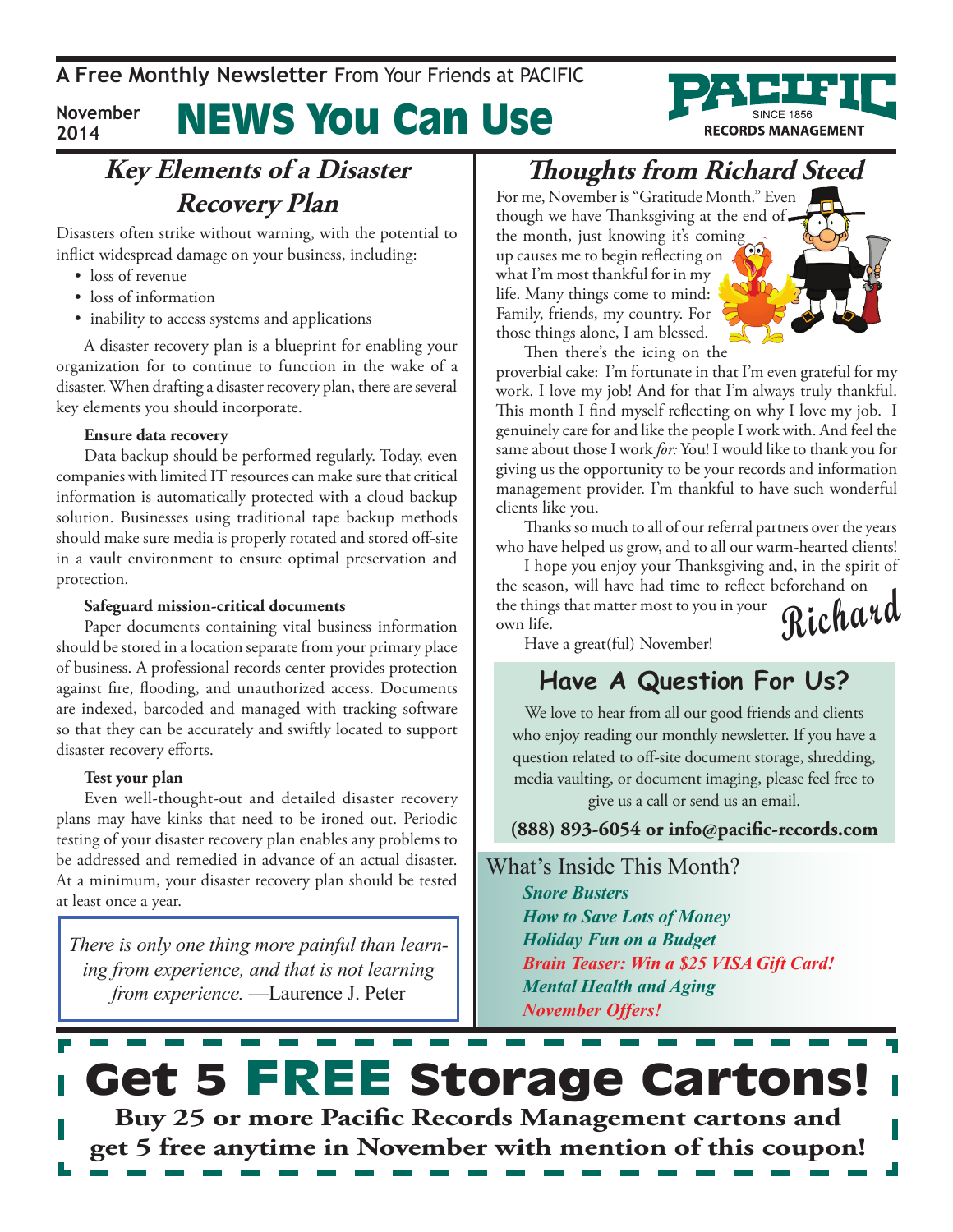### **How to Save Lots of Money**

œ

Advice about saving for retirement often includes the idea of setting a big goal for the amount you'll need when  $\theta$ you stop working. You can find information about how to figure this goal, but how do you ever get to that large amount? For many, just hearing a large number goal to save for

can feel defeating—to the point that some might say, "It is just impossible, so why even try?"

But if your goal is in the hundreds of thousands, it is best to simply break down this goal instead of just abandoning it. Those who save large amounts during their lifetime will admit that the first smaller goal is usually the hardest. So if you can reach that smaller goal, then the rest will progressively become easier.

So, if you've set a lofty goal of saving \$500,000 or \$1 million for retirement, remember that you can focus on a smaller goal right now. Look to put away \$10,000 first. Once that is accomplished, up your goal to say \$50,000. This could very well take longer, but you've already had success saving a large amount of money, so you know you can do it. Once you've hit this next smaller goal, up it to \$100,000, and so on.

Of course, the real key to saving is to do it consistently and to let it be. Set up automatic withdrawals to your savings account, participate in your employer's retirement and matching plans, and put aside some of the windfalls that come periodically into your financial life. Couple that with strong budgeting and a resolve to not take out any of your retirement

### **Holiday Fun on a Budget**

Have you been wanting to throw a holiday party but are afraid of the resulting hit on your wallet? With some money-saving tips, you can have a great and affordable party.

- Instead of pricey invitations, send out your invites via email. Not only is this cheaper, but your guests will appreciate how easy it is to RSVP right away.
- Serve appetizers rather than main course dishes.
- Serve only beer and wine, rather than hard liquor. Alternately, you can also stick to one hard liquor drink, like eggnog or hot rum toddies.
- Save on decorating costs by using lots of strands of white Christmas lights. Instead of purchased cut flowers, use branches of green shrubbery from outside, nuts, pinecones, fresh fruit and potted plants to decorate. Arrange them on cake stands, in baskets or bowls, and finish your displays off with holiday ribbons.
- Instead of buying crushed ice, fill buckets with snow to chill wines, soft drinks, and beers.

#### **November Holidays and Events**

1 National Authors Day 1-7 National Patient Accessibility Week 2 Plan Your Epitaph Day 2 Zero-Tasking Day 3 Job Action Day 4 General Election Day 4 Use Your Common Sense Day 6 National Men Make Dinner Day 7-13 Dear Santa Letter Week 8 Cook Something Bold and Pungent Day 8 National Parents as Teachers Day 10 World Orphans Day 10-14 National Young Reader's Week 11 Death/Duty Day 11 Veterans Day 13 World Kindness Day 14 International Girls Day 14 World Diabetes Day 15 America Recycles Day 16 International Day for Tolerance 17 Homemade Bread Day 17-21 American Education Week 20 Universal Children's Day 21 World Television Day 21 World Hello Day 21-27 National Farm-City Week 22 International Aura Awareness Day 23 International Image Consultant Day 23-29 National Family Week 24 Celebrate Your Unique Talent Day 24-30 Better Conversation Week 25 Intl. Day for the Elimination of Violence Against Women 27 Thanksgiving Day 28 Native American Heritage Day 29 Electronic Greetings Day **30 Computer Security Day November is also . . .** American Diabetes Month Aviation History Month Banana Pudding Lovers Month Diabetic Eye Disease Month Lung Cancer Awareness Month Movember Peanut Butter Lovers' Month Vegan Month Worldwide Bereaved Siblings Month National Adoption Month National Alzheimer's Disease Awareness Month

The material contained in this newsletter is for informational purposes only and is based upon sources believed to be reliable and authoritative; however, it has not been independently verified by us. This newsletter should not be construed as offering professional advice. For guidance on a specific matter, please consult a qualified professional.

National Diabetes Month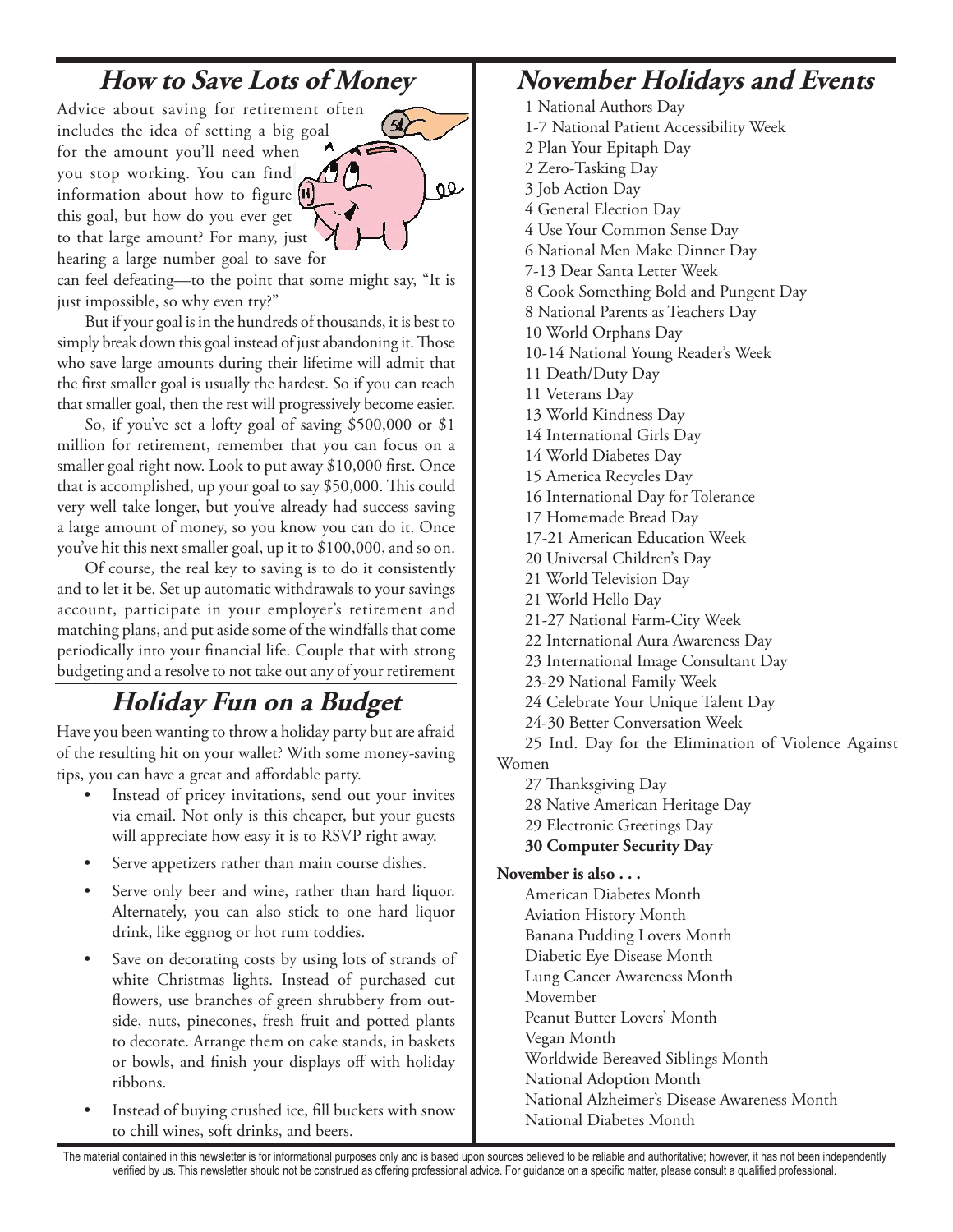### PacBlog **Keeping the Scary Threats to Your Information at Bay**

PacBlog is the monthly web log of Pacific Records Storage To read this month's installment, please click the title below.

> [http://pacific-records.com/](http://pacific-records.com/keeping-scary-threats-information-bay) [keeping-scary-threats-information-bay](http://pacific-records.com/keeping-scary-threats-information-bay)

You may also access the PacBlog at the URL below. There you will find this month's installment along with archives of previous installments.

**http://pacific-records.com/category/pacnews**

### **Quick Tips: Green Living**

Conventional cat litter is usually made from bentonite clay. This clay is extracted through strip mining, which can cause environmental damage. It also does not compost well, so it most often ends up in landfills. Alternative products include non-clay litters made from corn or wheat, reclaimed pine shavings, or even recycled newspaper. These are better for the environment than conventional litter products and are just as good at clumping and reducing odor.

#### **Do You Want To Win A \$25 VISA Gift Card?**



Each month we'll give you a new challenge of some type. All those who reply with a correct answer are eligible to win. At the end of the month we'll draw a lucky name.

Here is this month's challenge: Marc's father says: "I will pay you \$6.00 per hour for the 6 seconds you took to wash your hands before dinner." How much money will Marc receive?

**Last Month's Answer to:** *You have a single match and are in a pitch black room with a candle, an oil lamp and a gas stove. Which do you light first?*

> Email your answer to **info@pacific-records.com Last month's Winner: John Riggs, Controller Procida Landscape, Inc THE MATCH**

## **November Service**

**Awards** Celebrating Pacific Employee Anniversaries

> **11 years** Vladimir Makarov

> > **7 years** Gabriel Pereira

**1 Year** Phillip Guerrero

### **By the Numbers: National Parks**

- In the National Park System, there are 401 sites with over 84 million acres of land.
- The most visited National Park is Great Smoky Mountains National Park in Tennessee and North Carolina, with over 9.3 million visitors each year.
- The least visited National Park is Gates of the Arctic National Park in Alaska, with only 11,000 visitors each year.
- The shortest average visit to any of the National Park sites is only 15 minutes at Thaddeus Kosciuszko National Monument in Philadelphia.



# 3 months FREE secure Destruction service

*Get 3 months of free Secure Destruction service when you sign up for a new Secure Destruction account with a one-year agreement. Just mention this coupon! Email info@pacific-records.com for more information.*